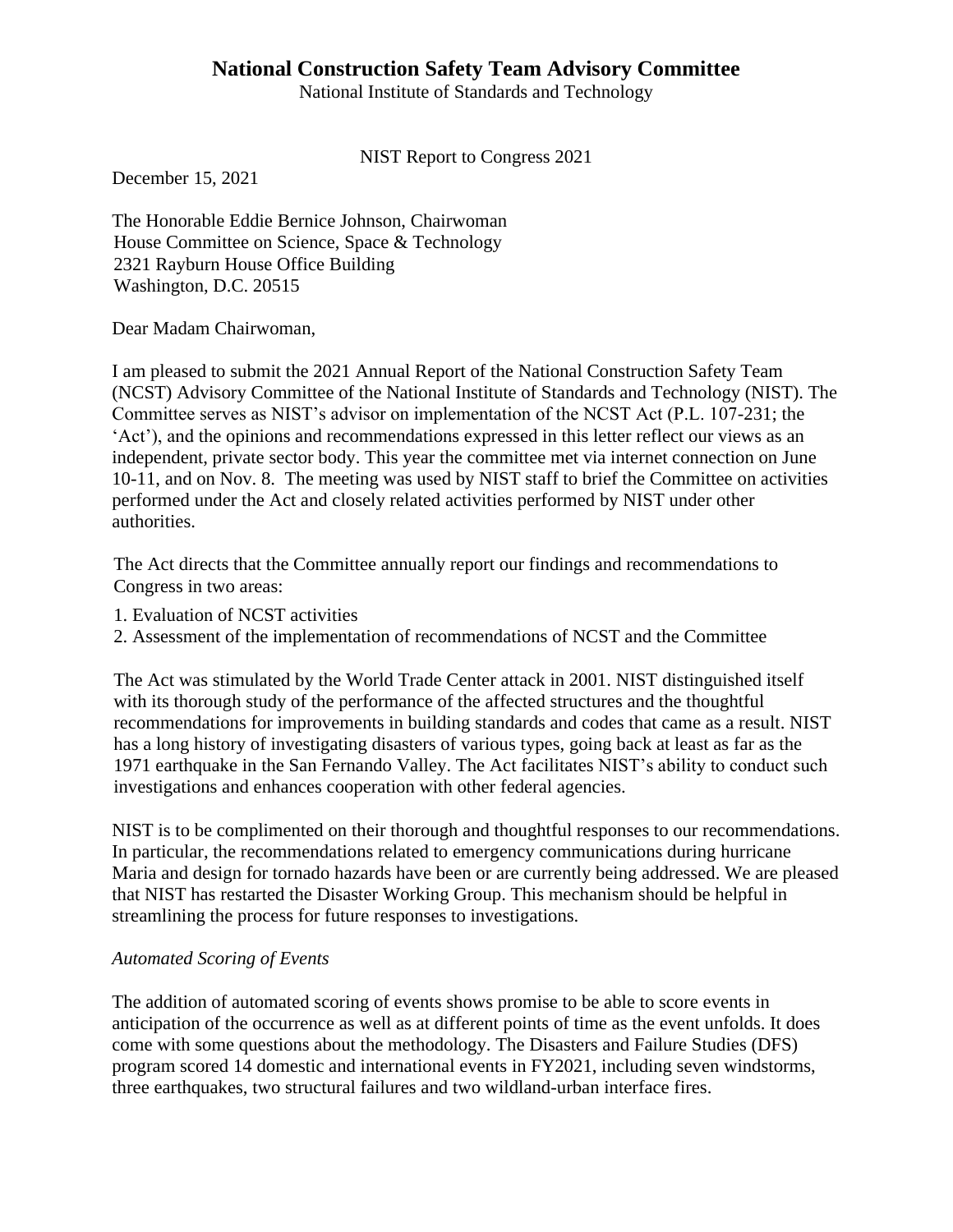National Institute of Standards and Technology

One question on the methodology is the use of mortality as the human indicator of severity. Mortality is an extreme end-point of health and may not be the best indicator of severity of a disaster. It may be a useful exercise to consider a broad list of categories for measuring impact on the population and their health beyond mortality. For example, an event that results in a large number of severe injuries that lead to disability may be more severe than one with fewer deaths. Further, social vulnerability as defined by Centers for Disease Control and Prevention (CDC) may not be the best indicator of predicting mortality (or injury). That is not to say that looking at social determinants of injuries (and deaths) is not valuable. More exploration of the best way to model this will be helpful.

## *Hurricane Maria NCST Investigation*

NIST has done an excellent job of reorienting its data collection processes due to the pandemic. For projects that involve the determination of business, social and health parameters, they have moved from in-person and telephone collection methods to telephone and web procedures. A similar change has been implemented for the evaluation of emergency communications. In all cases, they have obtained required approvals for data collection and have developed pilot surveys to test the instruments and refine them.

For their morbidity and mortality characterization, they have had to work with their contractor to move to verbal autopsies and social environmental surveys, augmented by medical records and hospital functions reviews. This has necessitated the development of a structured interview survey and the retrieval of additional hospital data. Most of the analysis and survey instruments have been tested, but the final pilot studies and updated instruments are to be developed.

While this has caused some delays in the investigation, they have made excellent progress and are on a reasonable schedule to complete these studies. They have successfully obtained generic clearance for many of the surveys by working within the Paperwork Reduction Act review by the Office of Management and Budget and in coordination with the NIST Institutional Review Board. They are well aware of the drawbacks associated with remote collection, including the delay and will be monitoring their data for these effects.

For studies of the physical conditions of buildings and infrastructure, as well as the hazard characterization, they have been able to proceed without significant disruption due to the pandemic, relying on physical observations and interviews. The interview instruments, however, are still undergoing review.

The extensive impacts of Hurricane Maria on social institutions throughout Puerto Rico, including schools and hospitals, warrants the considerable attention directed by the NIST investigation. Learning about the longitudinal effects on infrastructure and social recovery will aid in the identification of underlying characteristics and conditions associated with recovery of critical social functions.

We recognize the challenges associated with contracting and acquisitions that the NIST team has faced in the past, especially as it relates to launching investigations in a timely manner and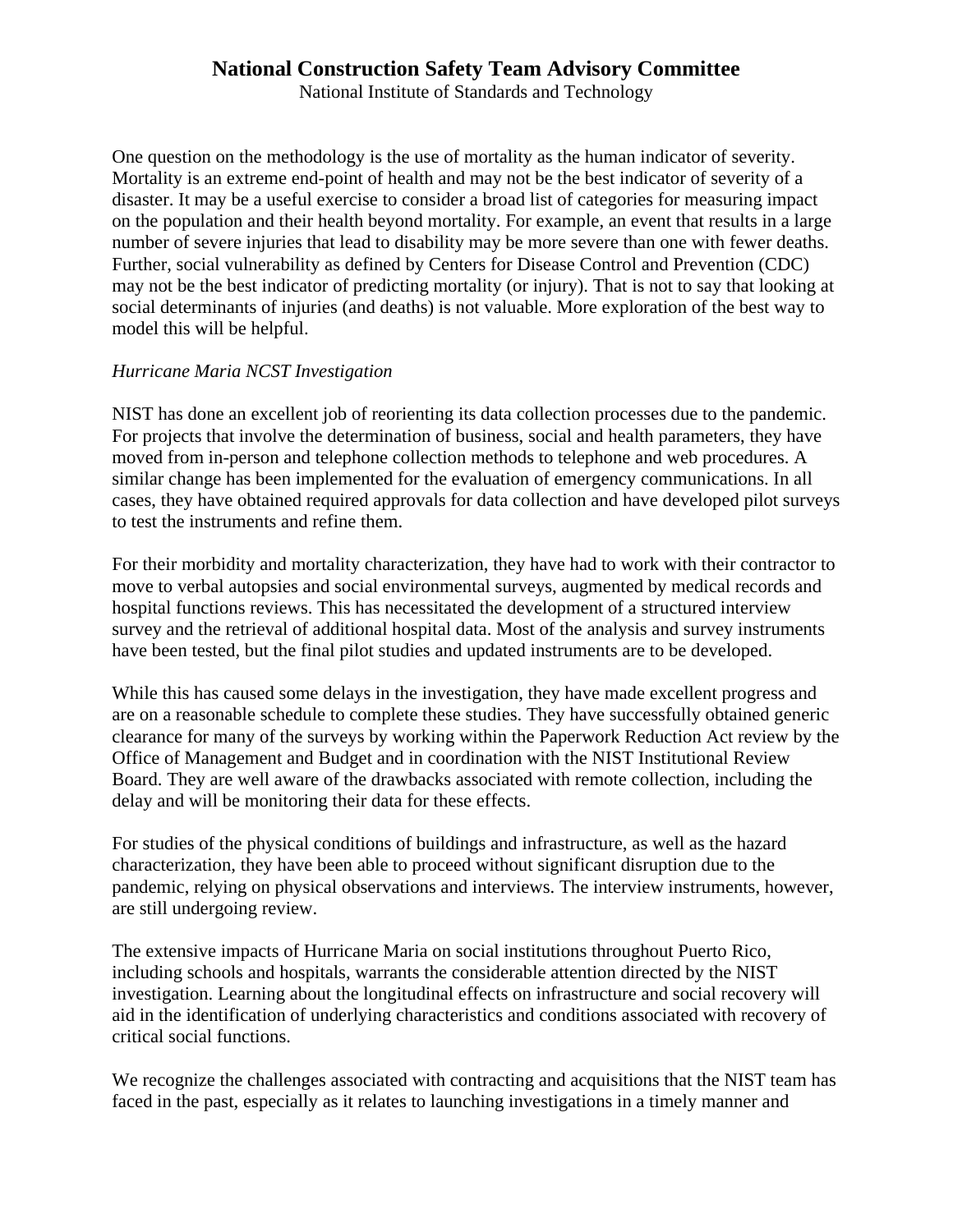National Institute of Standards and Technology

capturing perishable data from populations affected by significant events. The recent efforts to develop and obtain approval for instruments that can be used in future studies will allow NIST researchers to be nimble and responsive for data collection activities. This will enable research activities to more quickly ramp up, potentially eliminating some of the hurdles faced by previous study teams. We are pleased to see the inclusion of social scientists and encourage their involvement and placement early in the design of research and data collection.

We applaud the NIST outreach and communication team for their efforts at disseminating the progress report on the Hurricane Maria investigation. There is clear evidence that public interest in the initial and ongoing work remains high and will likely draw attention from scholars, practitioners and policy makers as investigation findings are produced. Such interest also demonstrates the importance of focused and intentional longitudinal research with clearly articulated objectives that can provide evidence for future risk communication and building construction practices. Studies on the effects of hurricane forces on topography for the performance of critical buildings have progressed. The use of field measurements and wind tunnel modeling has improved the accuracy of modeling by developing target inflow profiles at 1:100 scale based on Particle Image Velocimetry (PIV) measurements from 1:3100 scale topographic models.

We look forward to seeing how the use of verbal autopsies in the Hurricane Maria study impacts the thoroughness and richness of data gathered on disaster related deaths. As the team works through this process, developing standards for conducting these verbal autopsies will be useful in future events.

We are pleased to see the significant data collection efforts underway from the Hurricane Maria investigation. It is heartening to learn that interviews and survey research may be near completion within the year. We also commend the team for their decision to continue their work with social media data by completing translation activities and commencing with data coding and analysis. These data may also deliver insights into risk communication activities that may have occurred in real time during the Hurricane Maria response and recovery activities and can be a point of comparison to data collected at much later time points or a counterpoint to radio communications that remained active throughout the response period.

In the event of an extreme event like Hurricane Maria, radio broadcast proved that it became an essential tool for informing the public, due to the collapse of the modern cellular data towers. Radio was the only public communication for emergency actions for several weeks.

## *Joplin Tornado NCST Investigation*

NIST should be commended for their progress on implementing the 16 recommendations in their comprehensive report on the 2011 Joplin tornado, published in 2014. There has been significant progress on essentially all of the recommendations, including primary completion on eight. One item with only modest progress is under coordination with FEMA. Perhaps the most impactful effort was the development of tornado hazard maps, which enable site specific tornado resistant design. These maps and accompanying design methodologies are expected to be included in the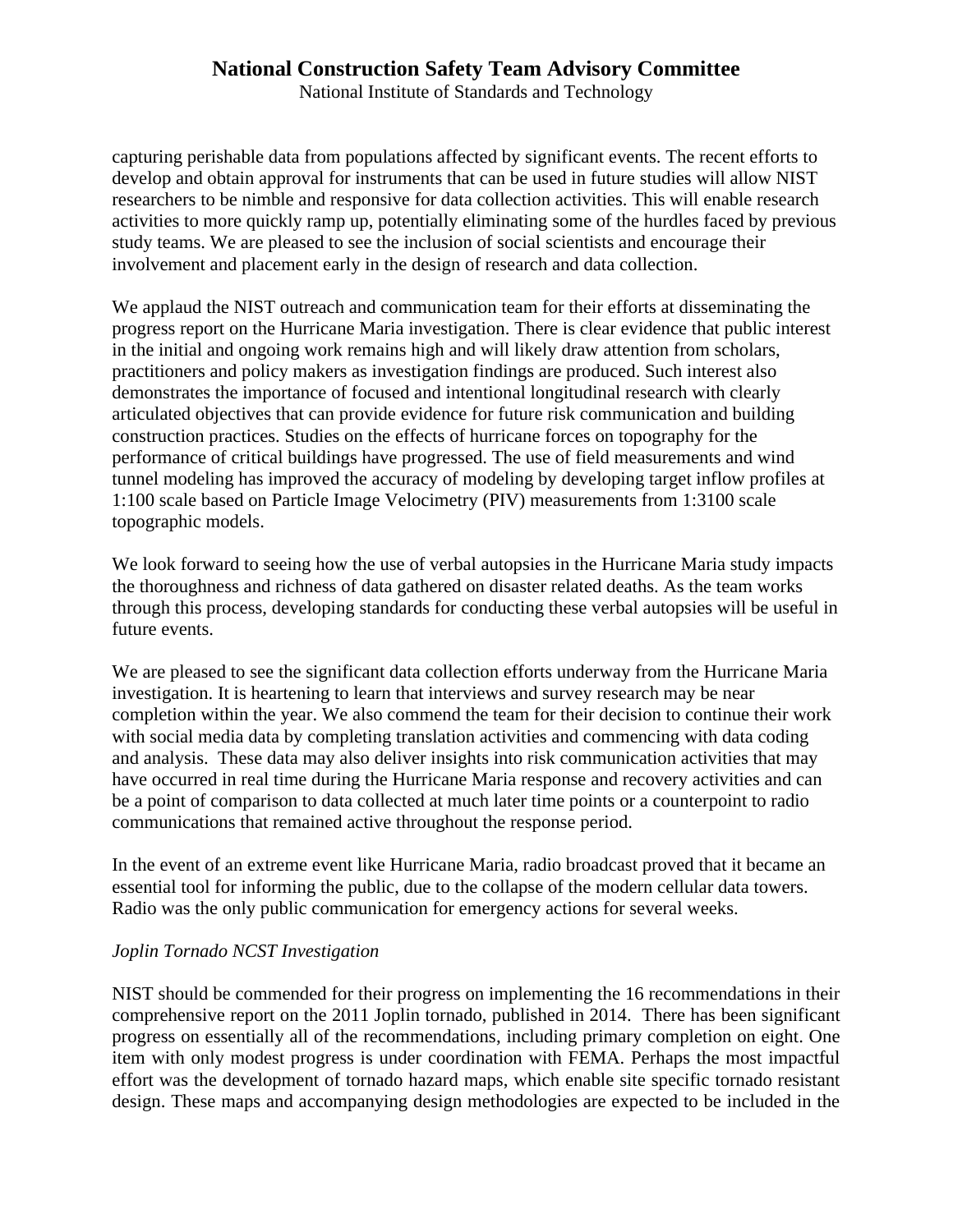National Institute of Standards and Technology

2022 ASCE 7 standard, which will become part of the 2024 International Building Code, controlling building design in most of the U.S. This accomplishment is a testament to NIST's follow-through on recommendations developed in their reports. However, the trajectory of this significant improvement could be cause for concern about the overall building code adoption process in the U.S., taking 14 years to be included in national building codes—and probably one to two more years for effective enforcement. In addition, the improved design process only applies to "important buildings" (Risk Category III and IV). The vast majority of buildings, including the housing stock, are Risk Category II and will not be affected by this code change. We wish to point out that NIST has no control over this process and that the delay does not diminish their accomplishment. The Advisory Committee encourages NIST to continue to explore alternative strategies for houses and other small wood-frame buildings, as well as the improvement of tornado shelter standards and public tornado sheltering strategies.

## *Champlain Towers South Partial Collapse NCST Investigation*

The plan to investigate the Champlain Towers South partial collapse, co-led by Mr. Glenn Bell and Dr. Judith Mitrani-Reiser, is comprehensive and includes materials science, remote sensing, evidence preservation, building code evaluation, geotechnical engineering and structural engineering. NIST has assembled an extremely strong team of experts, both within NIST and from the outside, who are experienced and very accomplished in their respective fields (see attachment: slide 11)

While not directly related to the cause of the collapse, the extensive amount of field data collected by NIST and others may provide the opportunity to understand patterns of mortality and morbidity throughout the building. This could be of interest in the case of future failures in terms of search and rescue guidelines as well as evacuation patterns, including both shelter-inplace and physical movement from the building.

In contrast to prior NCST investigations, the cause of the Champlain Towers South failure will not be known until completion of the investigations, since there was not an obvious extraordinary initiating event. This complexity is important for the public to understand as families and other community members wait for answers. Many of the projects underway by NIST will not be able to provide solid answers until they reach near completion. It will be helpful if NIST is able to provide a tentative timeline for the projects, including milestones, and have a well-developed communication plan to keeping the public informed. (attach slide 6)

In summary, the Committee finds the NCST program to be highly valuable to the safety of the members of our community. We commend the current administration at NIST for their diligence in evaluating events for worthwhile study and the commitment to finding the funding to carry out the studies when justified. We also want to restate our recommendation to Congress that the Act be revised. The Act focuses exclusively on safety from building failures. NIST has studied failures of construction that cannot be characterized purely as buildings, and should do so again in the future. The failures of the power grid and communication systems in Puerto Rico caused by Hurricane Maria are good examples. Studies of such events are crucial to building performance but also to improving tools to enhance community resilience, which is a current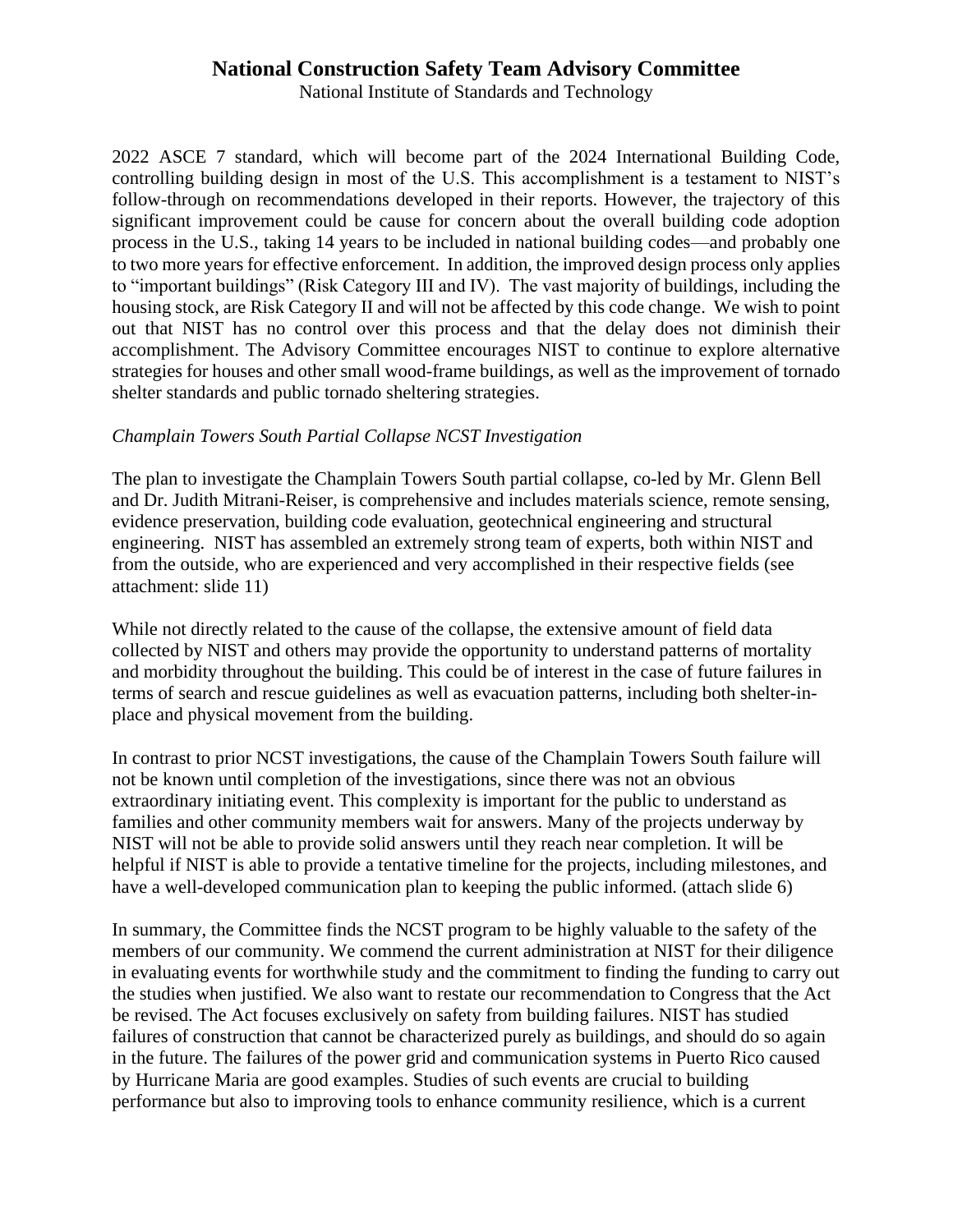National Institute of Standards and Technology

focus of research at NIST. A past example of an important NIST (then the National Bureau of Standards (NBS) investigation of a construction failure that was not a building was the 1978 collapse of a cooling tower for the Pleasants Power Station at Willow Island, West Virginia. While investigations of failures of nonbuilding structures have been and could be carried out under the authorities granted to NIST in the Organic Act, in the National Windstorm Impact Reduction Program and in the National Earthquake Hazard Reduction Program, we recommend that formal consideration be given to amending the NCST act to emphasize the important role NIST should play in such investigations. The specific changes that we recommend are contained in the appendix to this letter.

Sincerely yours,

Reginald DesRoches Chair, National Construction Safety Advisory Committee

Attachment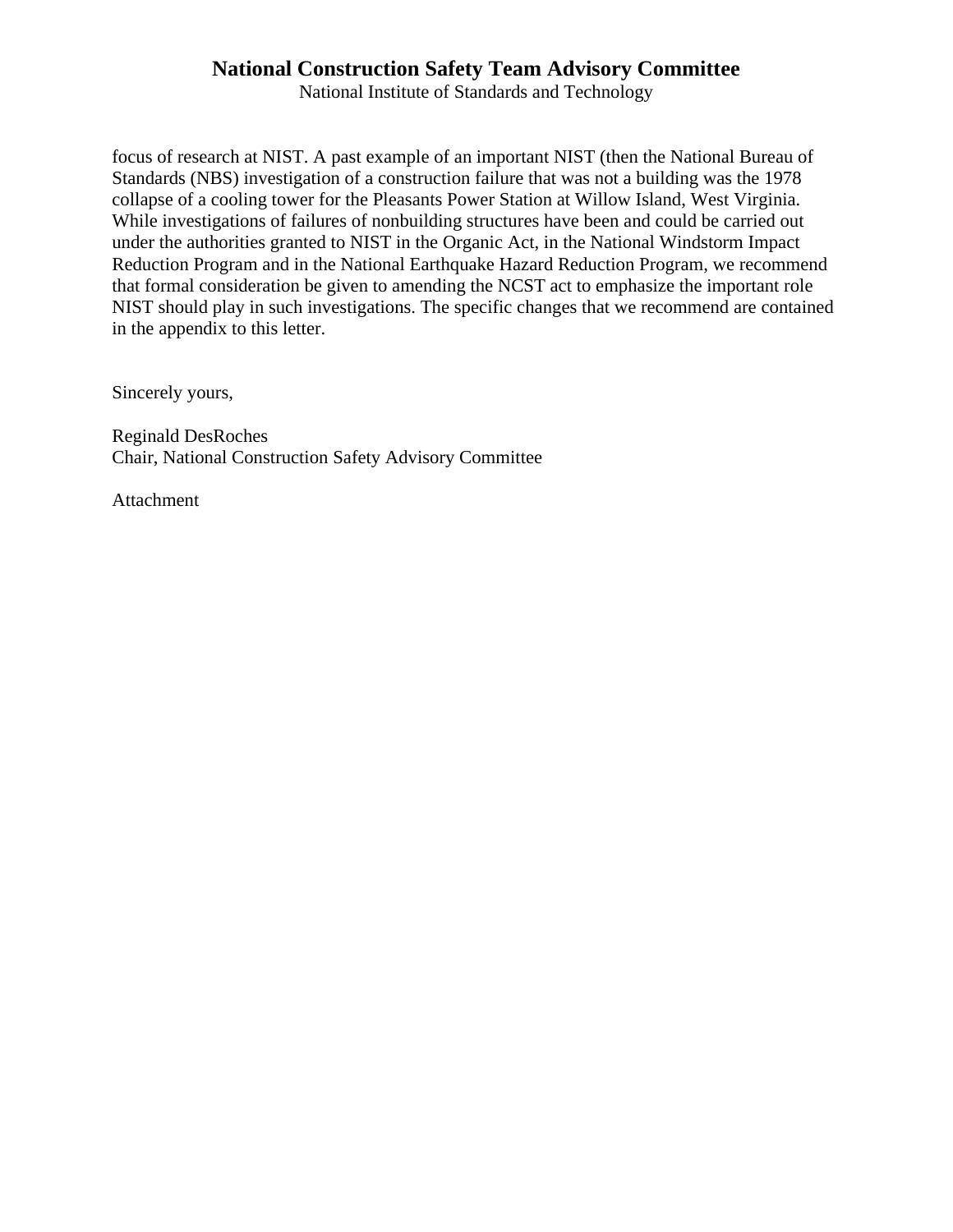National Institute of Standards and Technology

#### **Attachment: Slide 11**



## **Attachment: Slide 6**